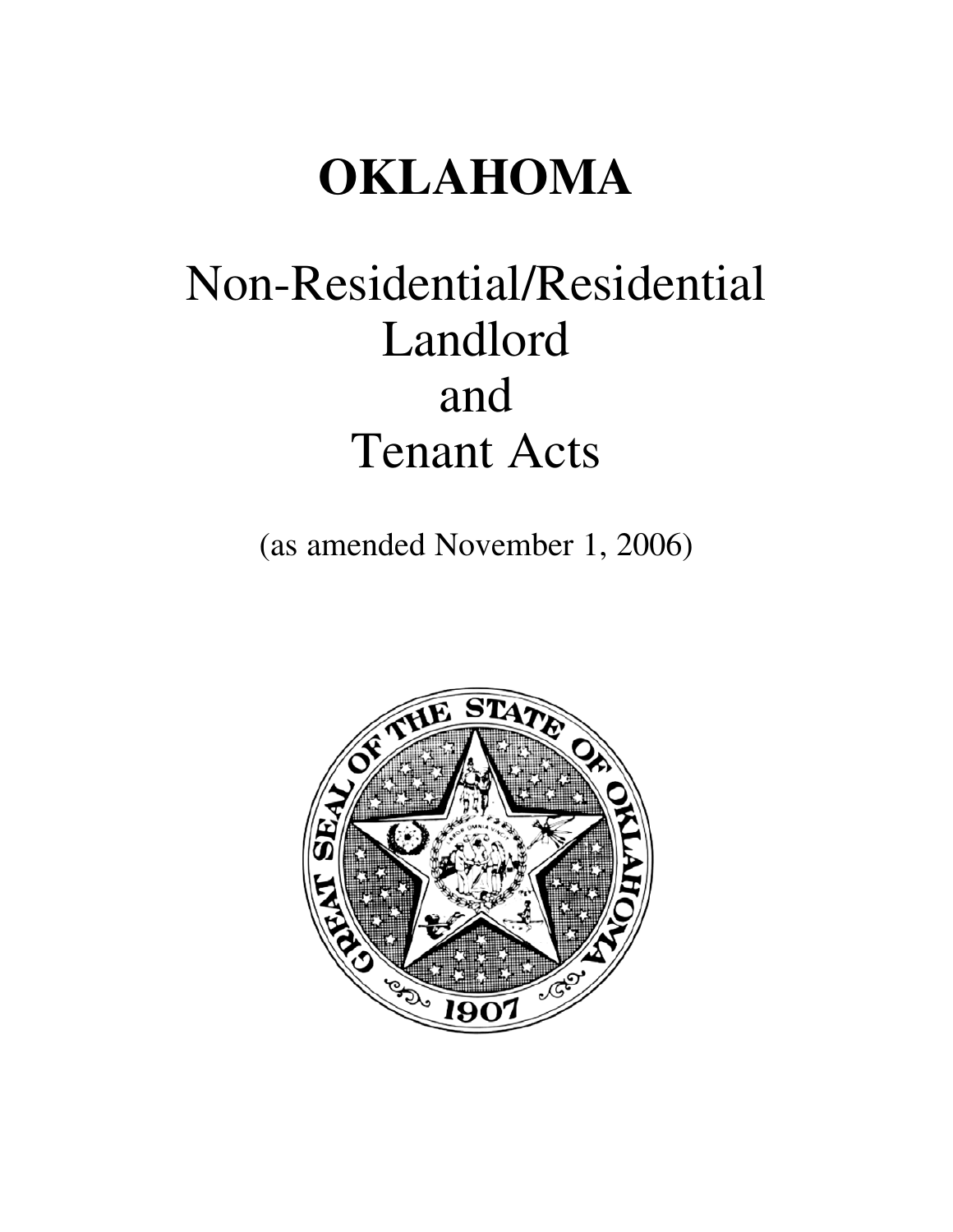# **PREFACE**

This pamphlet has been compiled and published for members of the general public and licensees for information purposes only. It is intended as a general guide and is not for the purpose of answering specific legal questions. Enforcement of this law is a matter for a court of proper jurisdiction. Questions of interpretation should be referred to your attorney. If you not have an attorney, you may wish to call the Lawyer Referral Service at the telephone number listed below. The service of legal counseling is provided by the Tulsa County Bar Association.

Tulsa County Bar Association Lawyer Referral Service— (918) 587-6014

First Published January 1, 1979

Last Revision November 1, 2006

This publication, printed by The University of Oklahoma Printing Services, is issued by the Oklahoma Real Estate Commission as authorized by Anne M. Woody, Executive Director. 500 copies have been prepared and distributed at no cost to the taxpayers of the State of Oklahoma. The entire cost of preparing this publication has been borne by the Real Estate Licensees through their license fees and administrative charges. Copies have been deposited with the Publications Clearinghouse of the Oklahoma Department of Libraries.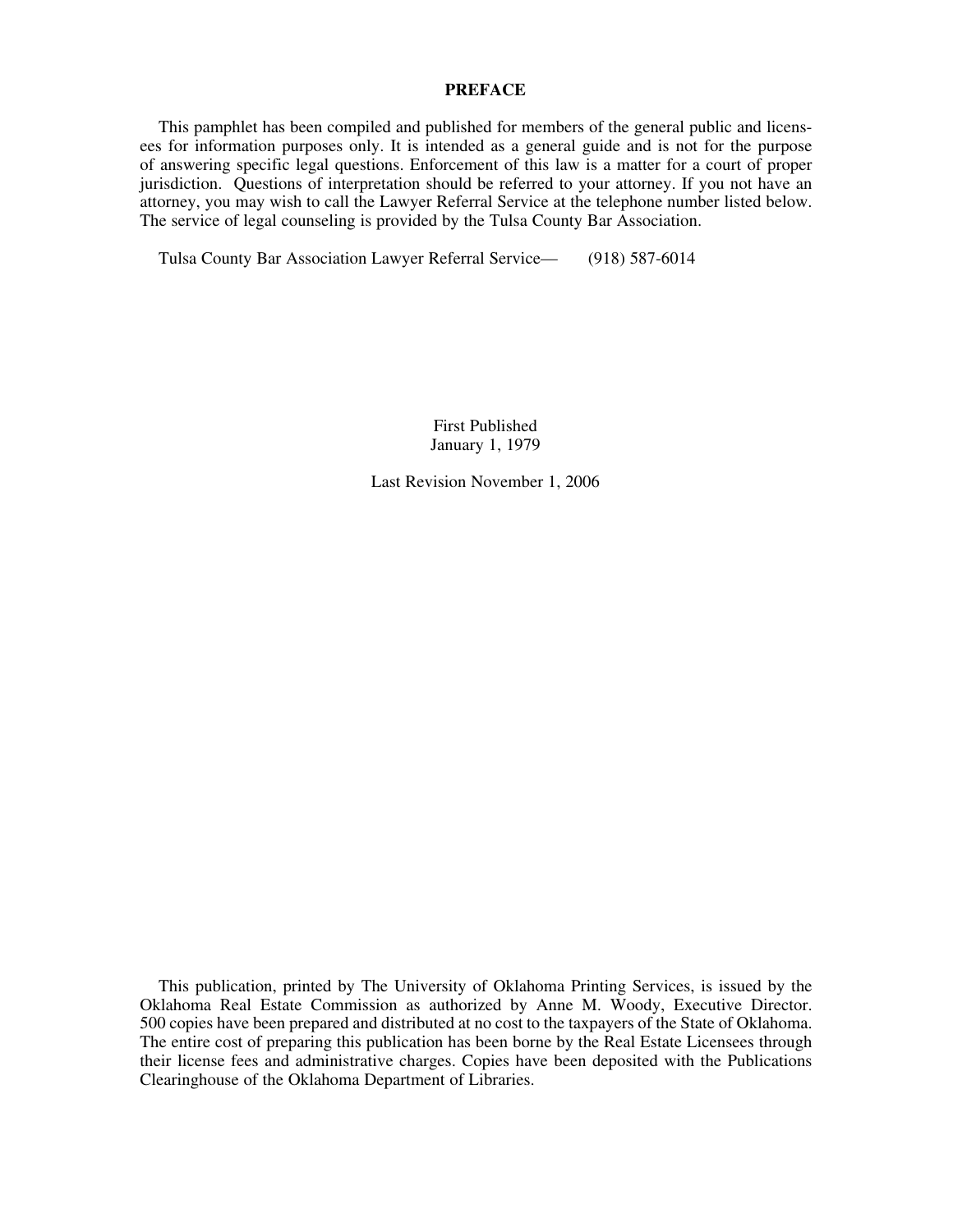# LANDLORD AND TENANT REGARDING NONRESIDENTIAL RENTAL **PROPERTY** 41 O.S. 2001, §§51-52, 61

# **§51. Abandonment or surrender of nonresidential rental property—Definitions**

As used in this act:

1. "Landlord" means the owner, lessor or sublessor of a nonresidential rental property, but does not mean an "owner" as defined by Section 192 of Title 42 of the Oklahoma Statutes;

2. "Nonresidential rental property" means any land or building which is rented or leased to a tenant for other than residential purposes and the rental agreement of which is not regulated under the provisions of the Oklahoma Residential Landlord Tenant Act, Section 101 et seq. of Title 41 of the Oklahoma Statutes or the Self-Service Storage Facility Lien Act, Section 191 et seq. of Title 42 of the Oklahoma Statutes; and

3. "Tenant" means any person entitled under a rental agreement to occupy the nonresidential rental property.

# **§52. Abandonment or surrender of nonresidential rental property—Disposition of personal property of tenant—Notice—Storage costs—Liability of landlord—Application of proceeds of sale**

A. If a tenant abandons, surrenders possession of, or is evicted from nonresidential rental property and leaves goods, furnishings, fixtures, or any other personal property on the premises of the nonresidential rental property, the landlord may take possession of the personal property ten (10) days after the tenant receives personal service of notice or fifteen (15) days after notice is mailed, whichever is latest, and if the personal property has no ascertainable or apparent value, the landlord may dispose of the personal property in a reasonable commercial manner. In any such case, the landlord has the option of complying with the provisions of subsection B of this section.

B. If the tenant abandons, surrenders possession of, or is evicted from the nonresidential rental property and leaves goods, furnishings, fixtures, or any other personal property of an ascertainable or apparent value on the premises of the nonresidential rental property, the landlord may take possession of the personal property and give notice to the tenant, demanding that the personal property be removed within the dates set out in the notice but not less than fifteen (15) days after delivery or mailing of such notice, and that if the personal property is not removed within the time specified in the notice, the landlord may sell the personal property at a public sale. The landlord may dispose of perishable commodities in any manner the landlord considers fit. Payment by the tenant of all outstanding rent, damages, storage fees, court costs and attorneys' fees shall be a prerequisite to the return of the personal property. For purposes of this section, notice sent by registered or certified mail to the tenant's last known address with forwarding requested shall be deemed sufficient notice.

C. After notice is given as provided in subsection B of this section, the landlord shall store all personal property of the tenant in a place of safe-keeping and shall exercise reasonable care of the personal property. The landlord shall not be responsible to the tenant for any loss not caused by the landlord's deliberate or negligent act. The landlord may elect to store the personal property on the premises of the nonresidential rental property that was abandoned or surrendered by the tenant or from which the tenant was evicted, in which event the storage cost may not exceed the fair rental value of the premises. If the tenant's personal property is removed to a commercial storage company, the storage cost shall include the actual charge for the storage and removal from the premises to the place of storage.

D. If the tenant makes timely response in writing of an intention to remove the personal property from the premises and does not do so within the later of the time specified in the notice provided for in subsection B of this section or within fifteen (15) days of the delivery or mailing of the tenant's written response, it shall be conclusively presumed that the tenant abandoned the personal property. If the tenant removes the personal property within the time limitations provided in this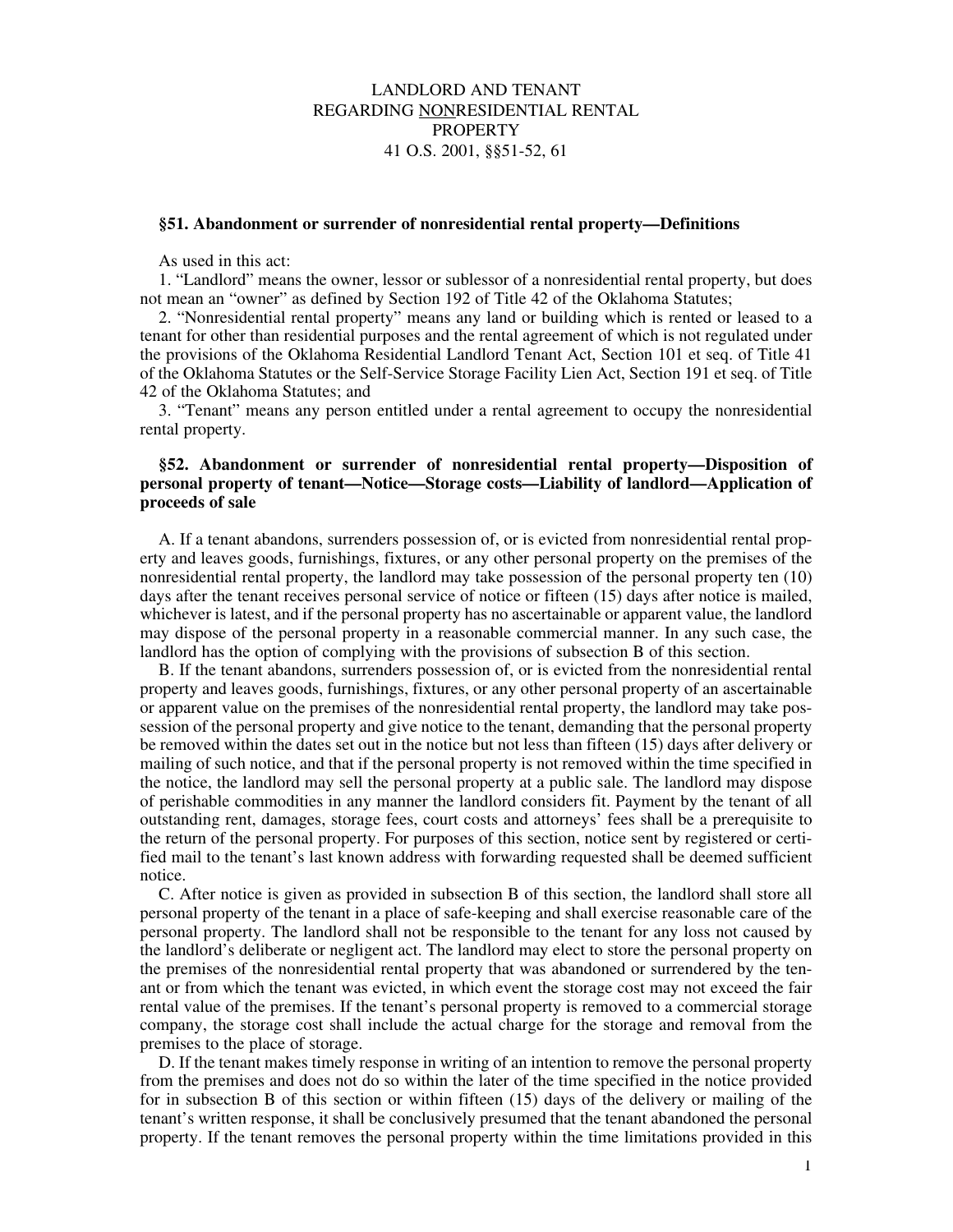subsection, the landlord is entitled to the cost of storage for the period during which the personal property remained in the landlord's safekeeping plus all other costs that accrued under the rental agreement.

E. If the tenant fails to take possession of the personal property as prescribed in subsection D of this section and make payment of all amounts due and owing, the personal property shall be deemed abandoned and the landlord may thereupon sell the personal property in any reasonable manner without liability to the tenant.

F. Notice of sale shall be mailed to the owner and any other party claiming any interest in said personal property, if known, at their last-known post office address, by certified or registered mail at least ten (10) days before the time specified therein for such sale. For purposes of this section, parties who claim an interest in the personal property include holders of security interests or other liens or encumbrances as shown by the records in the office of the county clerk of the county where the lien would be foreclosed.

G. The landlord or any other person may in good faith become a purchaser of the personal property sold. The landlord may dispose of any personal property upon which no bid is made at the public sale.

H. The landlord may not be held to respond in damages in an action by a tenant claiming loss by reason of the landlord's election to destroy, sell or otherwise dispose of the personal property in compliance with the provisions of this section. If however, the landlord deliberately or negligently violated the provisions of this section, the landlord shall be liable for actual damages.

I. Any proceeds from the sale or other disposition of the personal property, as provided in subsection B of this section, shall be applied by the landlord in the following order:

1. To the reasonable expenses of taking, holding, preparing for sale or disposition, giving notice and selling or disposing thereof;

2. To the satisfaction of any properly recorded security interest;

3. To the satisfaction of any amount due from the tenant to the landlord for rent or otherwise; and

4. The balance, if any, shall be paid into court within thirty (30) days of the sale and held for six (6) months and, if not claimed by the owner of the personal property within that period, shall escheat to the county.

## **§61. Computation of time**

The time within which an act is to be done, as provided for in Title 41 of the Oklahoma Statutes, shall be computed by excluding the first day and including the last day. If the last day is a legal holiday as defined by Section 82.1 of Title 25 of the Oklahoma Statues, it shall be excluded. The provisions of this section are hereby declared to be a clarification of the law as it existed prior to the effective date of this act and shall not be considered or construed to be a change of the law as it existed prior to the effective date of this act. Any action or proceeding arising under Title 41 of the Oklahoma Statutes prior to the effective date of this act for which a determination of the period of time prescribed by this section is in question or has been in question due to the enactment of Section 20, Chapter 293, O.S.L. 1999, shall be governed by the method for computation of time as prescribed by this section.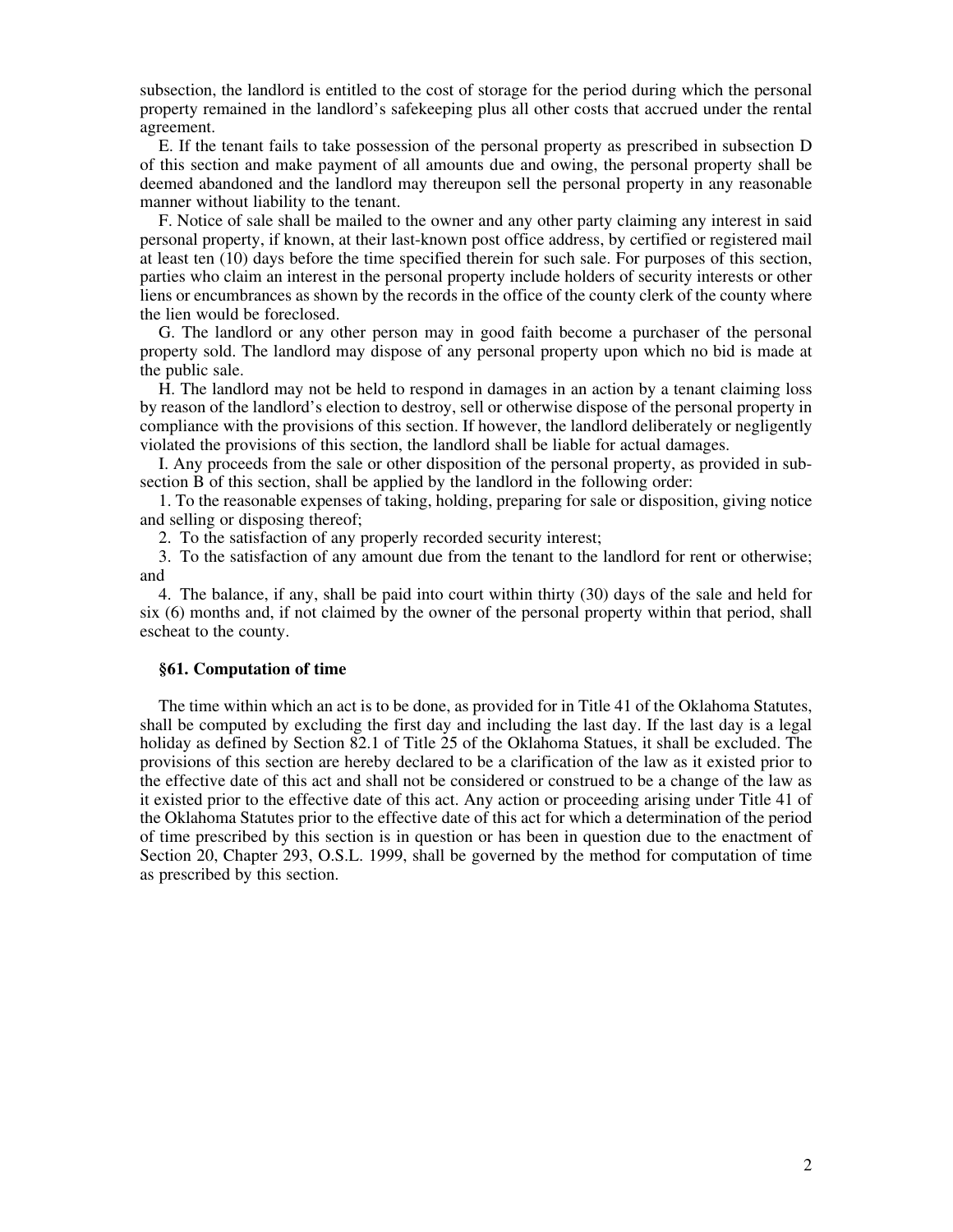# RESIDENTIAL LANDLORD AND TENANT ACT

41 O.S. 2001, §§101-136, as amended through November 1, 2006

## **§101. Short Title**

This act shall be known and may be cited as the "Oklahoma Residential Landlord and Tenant Act."

# **§102. Definitions**

1. "Building and housing codes" means any law, ordinance or governmental regulation concerning fitness for habitation or the construction, maintenance, operation, occupancy, use or appearance of any premises or dwelling unit;

2. "Deposit" means any money or other property required by a landlord from a tenant as a security and which is to be returned to the tenant upon termination of the rental agreement, less any deductions properly made and allowed by this act;

3. "Dwelling unit" means a structure, or that part of a structure, which is used as a home, residence or sleeping place by one or more persons, and includes any site, space or lot leased to the owner or resident of a manufactured or mobile home;

4. "Good faith" means honesty in fact in the conduct of the transaction concerned;

5. "Landlord" means the owner, lessor or sublessor of the dwelling unit or the building of which it is a part, manufactured or mobile home site, space or lot, and it also means a manager of the premises who fails to comply with the disclosure provisions of Section 116 of this title;

6. "Occupant" means any person who abides within a dwelling unit, or any person who owns or occupies a manufactured or mobile home, but who is not a tenant or an unemancipated minor child of a tenant, and who is not legally obligated by the terms of a rental agreement;

7. "Organization" means a corporation, government, governmental subdivision or agency, business trust, estate, trust, partnership or association, two or more persons having a joint or common interest and any other legal or commercial entity;

- 8. "Owner" means one or more persons, jointly or severally, in whom is vested:
	- a. all or any part of the legal title to the property, or
	- b. all or part of the beneficial ownership and a right to present use and enjoyment of the property, and such term includes a mortgagee in possession;

9. "Person" means an individual or organization;

10. "Premises" means a dwelling unit and the structure of which it is a part, the facilities, and appurtenances therein, the site, space or lot leased to the owner or resident of a mobile or manufactured home, and the grounds, areas and facilities held out for the use of the tenant generally or the use of which is promised to the tenant;

11. "Rent" means all payments, except deposits and damages, to be made to the landlord under the rental agreement;

12. "Rental agreement" means all agreements and valid rules and regulations adopted under Section 126 of this title, which establish, embody or modify the terms and conditions concerning the use and occupancy of a dwelling unit and premises;

- 13. "Roomer" or "boarder" means a tenant occupying a dwelling unit:
	- a. which lacks at least one major bathroom or kitchen facility, such as a toilet, refrigerator or stove,
	- b. in a building

 (1) where one or more of such major facilities are supplied to be used in common by the occupants of the roomer or boarder's dwelling unit and one or more other dwelling units, and

(2) in which the landlord resides;

14. "Single-family residence" means a structure used and maintained as a single dwelling unit. A dwelling unit, including those with common walls, shall be deemed a single-family residence if it has direct access to a street or thoroughfare and shares neither heating facilities, hot water equipment, nor any other essential facility or service with any other dwelling unit; and

15. "Tenant" means any person entitled under a rental agreement to occupy a dwelling unit.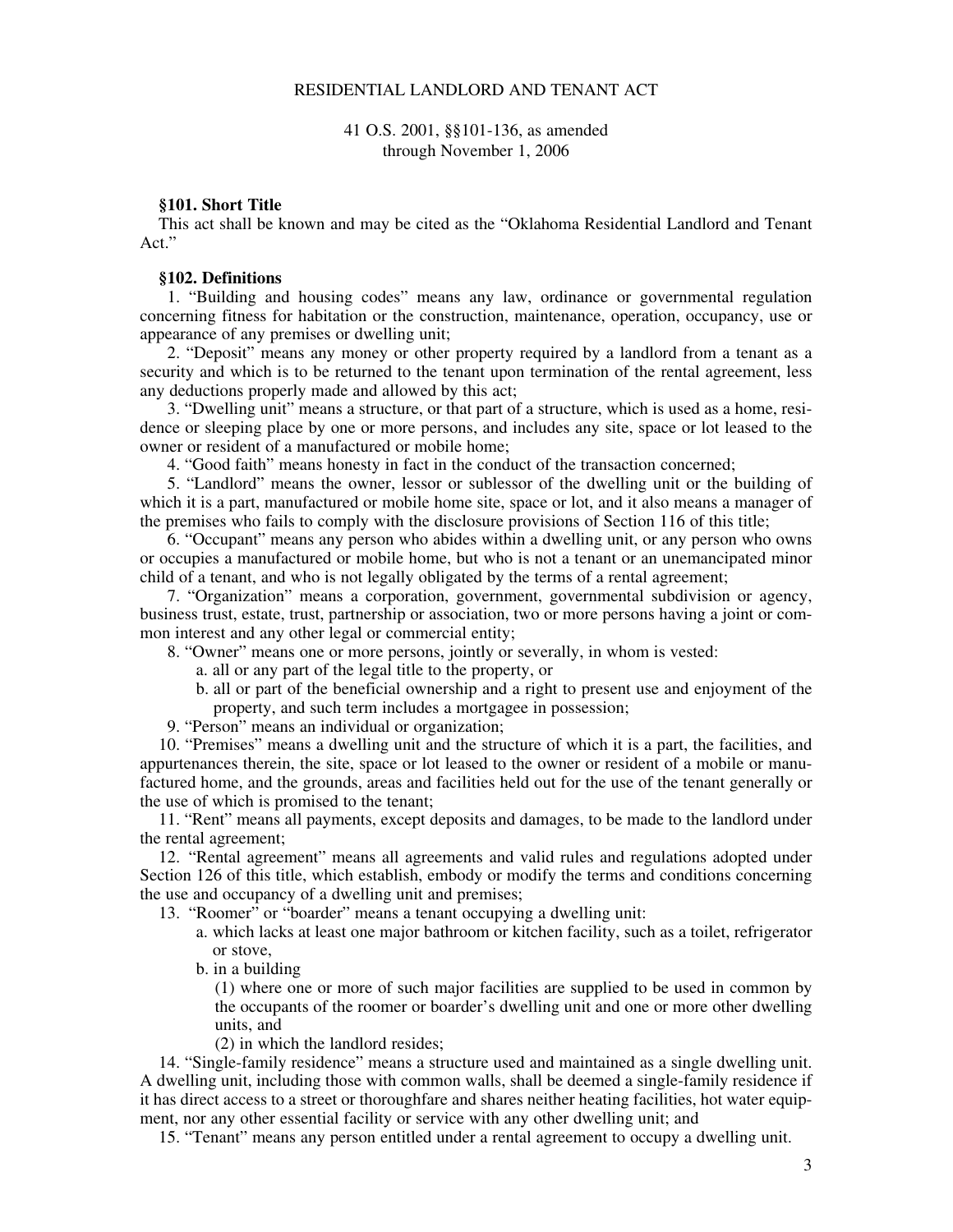## **§103. Application of Act**

A. Except as otherwise provided in this act, this act applies to, regulates and determines rights, obligations and remedies under a rental agreement, wherever made, for a dwelling unit located within this state.

B. Any agreement, whether written or oral, shall be unenforceable insofar as said agreement, or any provision thereof, conflicts with any provision of this act.

## **§104. Arrangements not covered by act**

Unless created to avoid the application of this act, the following arrangements are not governed by this act:

1. Residence at an institution, public or private, if incidental to detention or the provision of medical, geriatric, educational, counseling, religious or similar service;

2. Occupancy under a contract of sale or contract for deed of a dwelling unit or of the property of which it is a part, if the occupant is the purchaser or a person who succeeds to his interest;

3. Occupancy by a member of a fraternal or social organization in a structure operated for the benefit of the organization;

4. Transient occupancy in a hotel, motel or other similar lodging;

5. Occupancy by an owner of a condominium unit or a holder of a proprietary lease in a cooperative; and

6. Occupancy under a rental agreement covering premises used by the occupant primarily for agricultural purposes.

## **§105. Mitigation of damages—Rights, obligations and remedies—Enforcement**

A. An aggrieved party under the provisions of this act has a duty to mitigate damages.

B. Any right, obligation or remedy declared by this act is enforceable in any court of appropriate jurisdiction including small claims court and may be prosecuted as part of an action for forcible entry or detainer unless the provision declaring it specifies a different and limited effect. In any action for breach of a rental agreement or to enforce any right or obligation provided for in this act, the prevailing party shall be entitled to reasonable attorneys' fees.

# **§106. Settlement of claim**

A claim or right arising under this act or a rental agreement, if disrupted in good faith, may be settled by agreement and requires no further consideration.

#### **§107. Good faith performance or enforcement**

Every duty under this act and every act which must be performed as a condition precedent to the exercise of a right or remedy under this act imposes an obilgation of good faith in its performance or enforcement.

## **§108. Beneficial owner to maintain premises**

Any agreement, assignment, conveyance, trust deed or security instrument which authorizes a person other than the beneficial owner to act as landlord of a dwelling unit shall not relieve the beneficial owner of the duty to conform with this act and any other law, code, ordinance or regulation concerning the maintenance and operation of the premises.

#### **§109. Rent**

A. In the absence of agreement, the occupants of a dwelling unit shall pay to the landlord as rent the fair rental value for the use and occupancy of the dwelling unit.

B. Rent shall be payable at the time and place agreed to by the parties. Unless otherwise agreed, the entire rent shall be payable at the dwelling unit at the beginning of any term of one (1) month or less, while one (1) month's rent shall be payable at the beginning of each month of a longer term.

#### **§110. Term of tenancy**

Unless the rental agreement fixes a definite term in writing, the tenancy is week-to-week in the case of a roomer or boarder who pays weekly rent, and in all other cases month-to-month.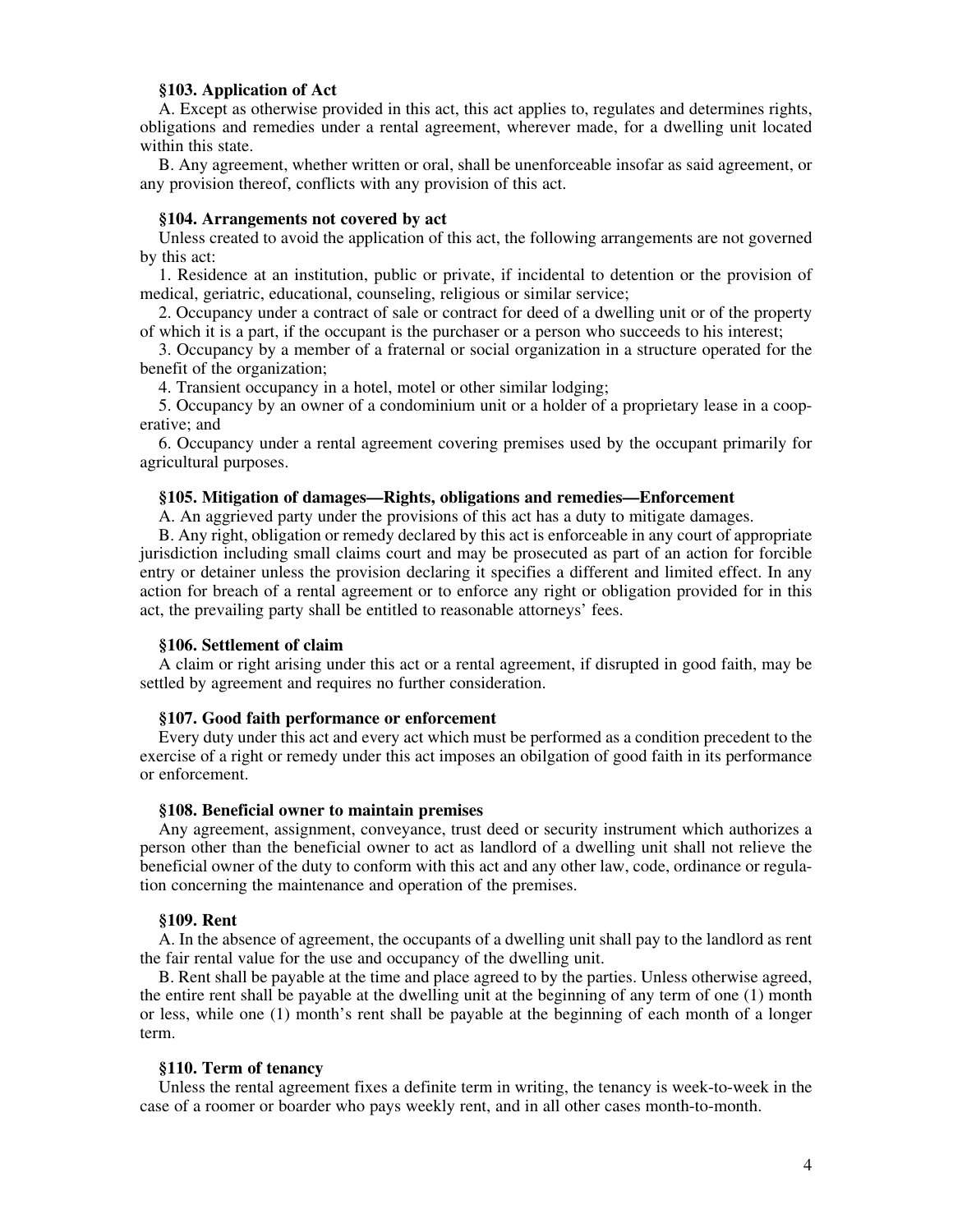## **§111. Termination of tenancy**

A. Except as otherwise provided in the Oklahoma Residential Landlord and Tenant Act, when the tenancy is month-to-month or tenancy at will, the landlord or tenant may terminate the tenancy provided the landlord or tenant gives a written notice to the other at least thirty (30) days before the date upon which the termination is to become effective. The thirty day period to terminate shall begin to run from the date notice to terminate is served as provided in subsection E of this section.

B. Except as otherwise provided in the Oklahoma Residential Landlord and Tenant Act, when the tenancy is less than month-to-month, the landlord or tenant may terminate the tenancy provided the landlord or tenant gives to the other a written notice served as provided in subsection E of this section at least seven (7) days before the date upon which the termination is to become effective.

C. Unless earlier terminated under the provisions of the Oklahoma Residential Landlord and Tenant Act or unless otherwise agreed upon, a tenancy for a definite term expires on the ending date thereof without notice.

D. If the tenant remains in possession without the landlord's consent after the expiration of the term of the rental agreement or its termination under the Oklahoma Residential Landlord and Tenant Act, the landlord may immediately bring an action for possession and damages. If the tenant's holdover is willful and not in good faith the landlord may also recover an amount not more than twice the average monthly rental, computed and prorated on a daily basis, for each month or portion thereof that said tenant remains in possession. If the landlord consents to the tenant's continued occupancy, a month-to-month tenancy is thus created, unless the parties otherwise agree.

E. The written notice, required by the Oklahoma Residential Landlord and Tenant Act, to terminate any tenancy shall be served on the tenant or landlord personally unless otherwise specified by law. If the tenant cannot be located, service shall be made by delivering the notice to any family member of such tenant over the age of twelve (12) years residing with tenant. If service cannot be made on the tenant personally or on such family member, notice shall be posted at a conspicuous place on the dwelling unit of the tenant. If the notice is posted, a copy of such notice shall be mailed to the tenant by certified mail. If service cannot be made on the landlord personally, the notice shall be mailed to the landlord by certified mail. For the purpose of this subsection, the word "landlord" shall mean any person authorized to receive service of process and notice pursuant to Section 116 of this title.

# **§112. Duties of parties upon termination of tenancy**

Except as otherwise provided in this act, whenever either party to a rental agreement rightfully elects to terminate, the duties of each party under the rental agreement shall cease and be determined upon the effective date of said termination, and the parties shall thereupon discharge any remaining obligations under this act as soon as practicable.

## **§113. Rental Agreements**

A. A rental agreement may not provide that either party thereto:

- 1. Agrees to waive or forego rights or remedies under this act;
- 2. Authorizes any person to confess judgment on a claim arising out of the rental agreement;
- 3. Agrees to pay the other party's attorney's fees;

4. Agrees to the exculpation, limitation or indemnification of any liability arising under law for damages or injuries to persons or property caused by or resulting from the acts or omissions of either party, their agents, servants or employees in the operation or maintenance of the dwelling unit or the premises of which it is a part; or

5. Agrees to the establishment of a lien except as allowed by this act in and to the property of the other party.

B. A provision prohibited by subsection A of this section and included in a rental agreement is unenforceable.

#### **§113a. Disclosure of flood or flooding problems in rental agreement**

A. If the premises to be rented has been flooded within the past five (5) years and such fact is known to the landlord, the landlord shall include such information prominently and in writing as part of any written rental agreements. Failure to provide such information shall entitle any tenant who is a party to the rental agreement to sue the landlord of the premises in a court of appropriate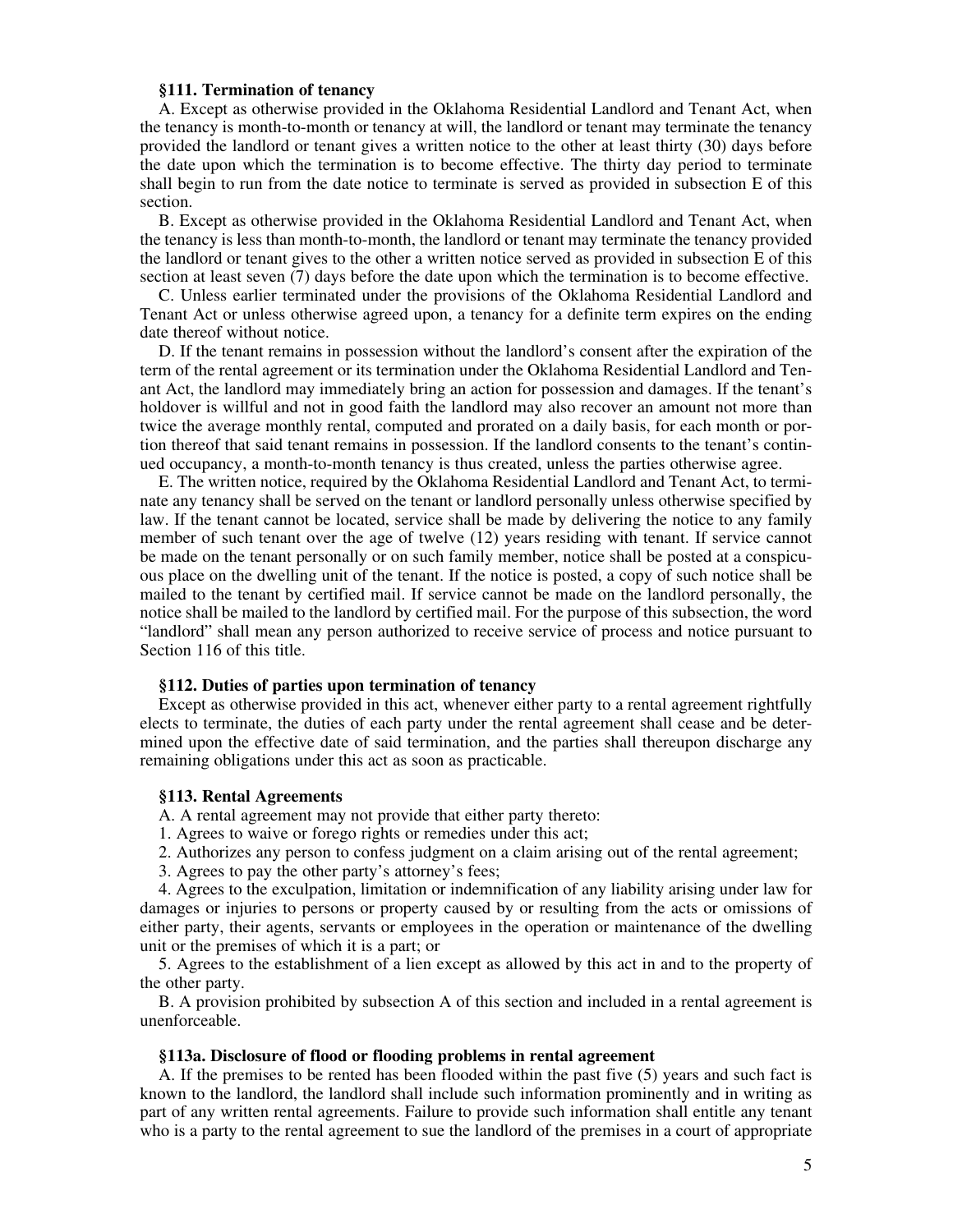jurisdiction and to recover the personal property damages sustained by the tenant from flooding of the premises.

B. For the purpose of this section, "flooded and flooding" shall mean general and temporary conditions of partial or complete inundation of normally dry land areas and structures upon said areas from the overflow of lakes, ponds, streams, rivers, creeks and any other inland waters.

## **§113.1. Denial or termination of tenancy because of guide, signal or service dog**

A landlord shall not deny or terminate a tenancy to a blind, deaf, or physically handicapped person because of the guide, signal, or service dog of such person unless such dogs are specifically prohibited in the rental agreement entered into prior to Nov. 1,1985.

### **§114. Alienees—Rights, obligations and remedies**

Alienees of landlords and tenants shall have the same legal rights, obligations and remedies as their principals.

#### **§115. Damage or security deposits**

A. Any damage or security deposit required by a landlord of a tenant must be kept in an escrow account for the tenant, which account shall be maintained in the State of Oklahoma with a federally insured financial institution. Misappropriation of the security deposit shall be unlawful and punishable by a term in a county jail not to exceed six (6) months and by a fine in an amount not to exceed twice the amount misappropriated from the escrow account.

B. Upon termination of the tenancy, any security deposit held by the landlord may be applied to the payment of accrued rent and the amount of damages which the landlord has suffered by reason of the tenant's noncompliance with this act and the rental agreement, all as itemized by the landlord in a written statement delivered by mail to be by return receipt requested and to be signed for by any person of statutory service age at such address or in person to the tenant if he can reasonably be found. If the landlord proposes to retain any portion of the security deposit for rent, damages or other legally allowable charges under the provisions of this act or the rental agreement, the landlord shall return the balance of the security deposit without interest to the tenant within thirty (30) days after the termination of tenancy, delivery of possession and written demand by the tenant. If the tenant does not make such written demand of such deposit within six (6) months after termination of the tenancy, the deposit reverts to the landlord in consideration of the costs and burden of maintaining the escrow account, and the interest of the tenant in that deposit terminates at that time.

C. Upon cessation of a landlord's interest in the dwelling unit including, but not limited to, termination of interest by sale, assignment, death, bankruptcy, appointment of receiver or otherwise, the person in possession of the tenant's damage or security deposits at his option or pursuant to court order shall, within a reasonable time:

1. Transfer said deposits to the landlord's successor in interest and notify the tenants in writing of such transfer and of the transferee's name and address; or

2. Return the deposits to the tenants.

D. Upon receipt of the transferred deposits under paragraph 1 of subsection C of this section, the transferee, in relation to such deposits, shall have all the rights and obligations of a landlord holding such deposits under this act.

E. If a landlord or manager fails to comply with this section or fails to return any prepaid rent required to be paid to a tenant under this act, the tenant may recover the damage and security deposit and prepaid rent, if any.

F. Except as otherwise provided by the rental agreement, a tenant shall not apply or deduct any portion of the security deposit from the last month's rent or use or apply such tenant's security deposit at any time in lieu of payment of rent.

G. This section does not preclude the landlord or tenant from recovering other damages to which he may be entitled under this act.

# **§116. Person to accept service or notice— Identity of owner and manager—Failure to comply with section**

A. As a part of any rental agreement the lessor shall prominently and in writing identify what person at what address is entitled to accept service or notice under this act. The landlord or any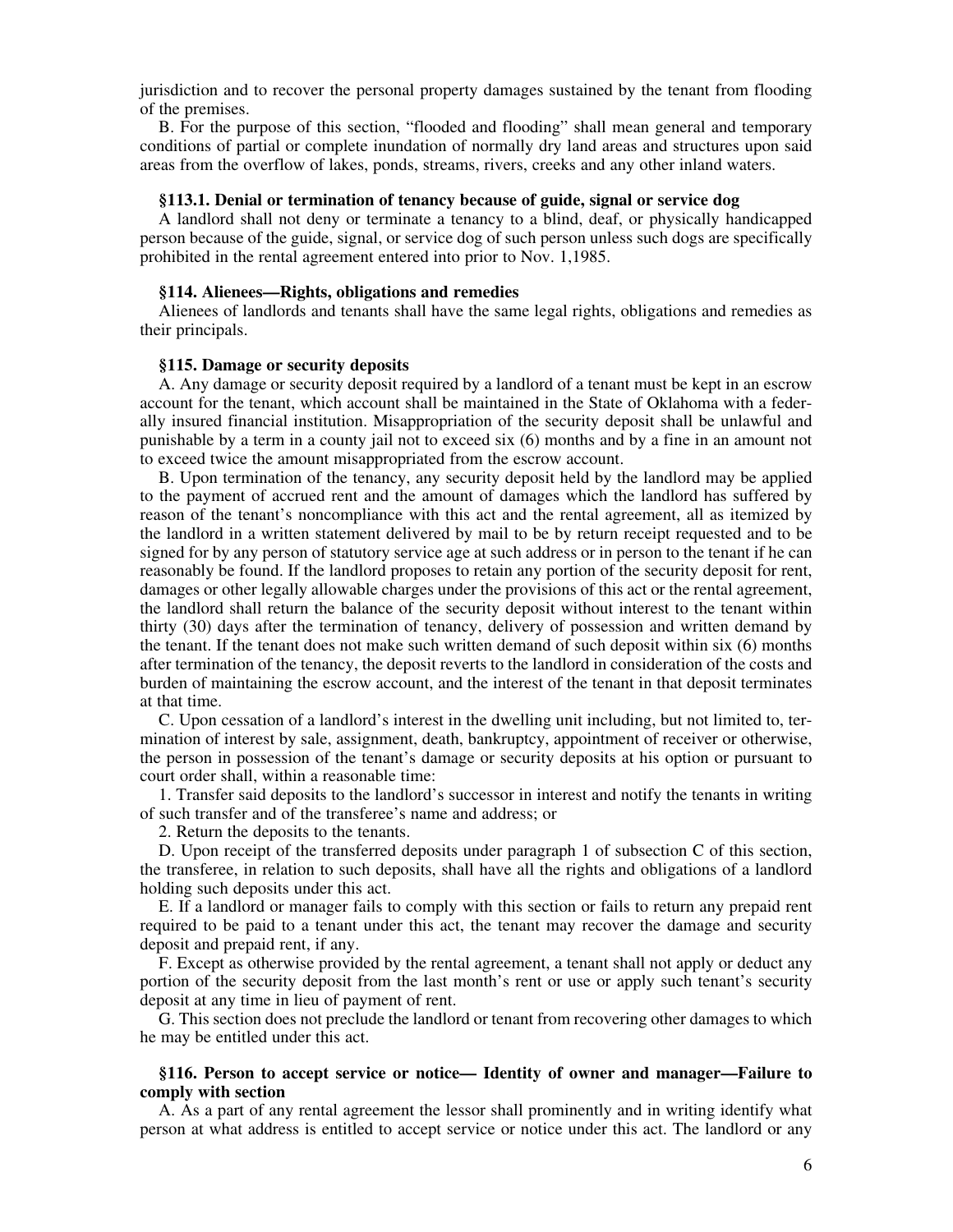person authorized to enter into a rental agreement on his behalf shall disclose to the tenant in writing at or before the commencement of the tenancy the name and address of:

1. The person or persons authorized to manage the premises;

2. The owner or owners of the premises; or

3. The name and address of a person authorized to act for and on behalf of the owner for the purpose of receipt of service of process and receiving and receipting for notices.

The information required to be furnished by this section shall be kept current and this section extends to and is enforceable against any successor owner, landlord or manager.

B. A person who fails to comply with this section becomes a landlord for the purposes of this act and an agent of each person who is otherwise a landlord for:

1. Receipt of service of process and receiving and receipting for notices and demands; and

2. Performing the obligations of a landlord under this act and under the rental agreement and expending and making available for the purpose all rents collected from the premises.

# **§117. Commencement of tenancy—Delivery of possession—Wrongful possession**

A. At the commencement of the term a landlord shall deliver full possession of the premises to the tenant in compliance with the rental agreement and Section 118 of this title. Except as otherwise provided in this act, the landlord may bring an action for possession against any other person wrongfully in possession and may recover his damages.

B. A rental agreement may provide reasonable limitations upon use of a dwelling unit or premises by a tenant or occupant. A landlord shall have the right to demand that an occupant vacate the dwelling unit or the premises or both if such occupant breaches any condition of the rental agreement which would be enforceable against the tenant. If a landlord makes a written request to the tenant or to the occupant for the occupant to depart from the dwelling unit or the premises or both, the occupant shall comply. If the occupant wrongfully fails to comply within a reasonable time, the occupant shall, upon conviction, be deemed guilty of a trespass and may be punished by a fine of not to exceed Five Hundred Dollars (\$500.00) or by confinement in the county jail for a period not to exceed thirty (30) days or by both such fine and imprisonment.

C. An occupancy limitation of two (2) persons per bedroom residing in a dwelling unit shall be presumed reasonable for this state. The two-person limitation shall not apply to a child or children born to the tenants during the course of the lease.

# **§118. Duties of landlord and tenant**

A. A landlord shall at all times during the tenancy:

1. Except in the case of a single-family residence, keep all common areas of his building, grounds, facilities and appurtenances in a clean, safe and sanitary condition;

2. Make all repairs and do whatever is necessary to put and keep the tenant's dwelling unit and premises in a fit and habitable condition;

3. Maintain in good and safe working order and condition all electrical, plumbing, sanitary, heating, ventilating, air-conditioning and other facilities and appliances, including elevators, supplied or required to be supplied by him;

4. Except in the case of one-or two-family residences or where provided by a governmental entity, provide and maintain appropriate receptacles and conveniences for the removal of ashes, garbage, rubbish and other waste incidental to the occupancy of the dwelling unit and arrange for the frequent removal of such wastes; and

5. Except in the case of a single-family residence or where the service is supplied by direct and independently-metered utility connections to the dwelling unit, supply running water and reasonable amounts of hot water at all times and reasonable heat.

B. The landlord and tenant of a dwelling unit may agree by a conspicuous writing independent of the rental agreement that the tenant is to perform specified repairs, maintenance tasks, alterations or remodeling.

#### **§119. Conveyance of property—Attornment of tenant**

A. A conveyance of real estate, or of any interest therein, by a landlord shall be valid without the attornment of the tenant, but the payment of rent by the tenant to the grantor at any time before written notice of the conveyance is given to the tenant shall be good against the grantee.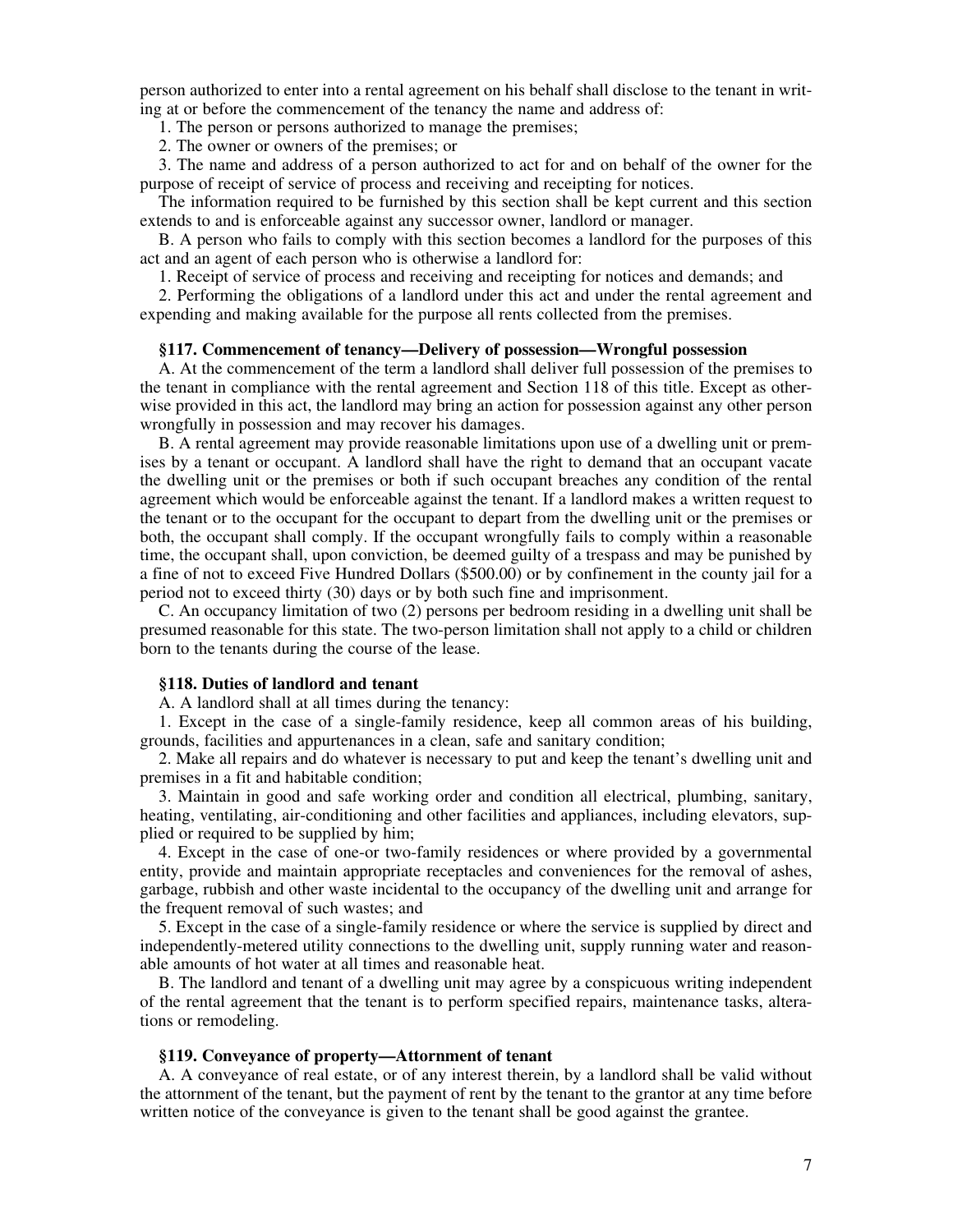B. The attornment of a tenant to a stranger shall be void, and shall not affect the possession of the landlord unless it is made with the consent of the landlord, or pursuant to a judgment at law, or the order or decree of a court.

C. Unless otherwise agreed and except as otherwise provided in this act, upon termination of the owner's interest in the dwelling unit including, but not limited to, termination of interest by sale, assignment, death, bankruptcy, appointment of a receiver or otherwise, the owner is relieved of all liability under the rental agreement and of all obligations under this act as to events occurring subsequent to written notice to the resident of the termination of the owner's interest. The successor in interest to the owner shall be liable for all obligations under the rental agreement or under this act. Upon receipt by a resident of written notice of the termination of the owner's interest in the dwelling unit, a resident shall pay all future rental payments, when due, to the successor in interest to the owner.

D. Unless otherwise agreed and except as otherwise provided in this act, a manager of premises that includes a dwelling unit is relieved of liability under a rental agreement and this act as to events occurring after written notice to the tenant of the termination of his management.

## **§120. Failure of landlord to deliver possession of dwelling unit to tenant**

A. If the landlord fails to deliver possession of the dwelling unit to the tenant, rent abates until possession is delivered and the tenant may terminate the rental agreement by giving a written notice of such termination to the landlord, whereupon the landlord shall return all prepaid rent and deposit, or the tenant may, at his option, demand performance of the rental agreement by the landlord and maintain an action for possession of the dwelling unit against any person wrongfully in possession and recover the actual damages sustained by him.

B. If a person's failure to deliver possession is willful and not in good faith, an aggrieved person may recover from that person an amount not more than twice the monthly rental as specified in the rental agreement, computed and prorated on a daily basis, for each month, or portion thereof, that said person wrongfully remains in possession.

# **§121. Landlord's breach of rental agreement—Deductions from rent for repairs—Failure to supply heat, water or other essential services—Habitability of dwelling unit**

A. Except as otherwise provided in this act, if there is a material noncompliance by the landlord with the terms of the rental agreement or a noncompliance with any of the provisions of Section 118 of this act which noncompliance materially affects health or safety, the tenant may deliver to the landlord a written notice specifying the acts and omissions constituting the breach and that the rental agreement will terminate upon a date not less than thirty (30) days after receipt of the notice if the breach is not remedied within fourteen (14) days, and thereafter the rental agreement shall so terminate as provided in the notice unless the landlord adequately remedies the breach within the time specified.

B. Except as otherwise provided in this act, if there is a material noncompliance by the landlord with any of the terms of the rental agreement or any of the provisions of Section 118 of this act which noncompliance materially affects health and the breach is remediable by repairs, the reasonable cost of which is less than One Hundred Dollars (\$100.00), the tenant may notify the landlord in writing of his intention to correct the condition at the landlord's expense after the expiration of fourteen  $(14)$  days. If the landlord fails to comply within said fourteen  $(14)$  days, or as promptly as conditions require in the case of an emergency, the tenant may thereafter cause the work to be done in a workmanlike manner and, after submitting to the landlord an itemized statement, deduct from his rent the actual and reasonable cost or the fair and reasonable value of the work, not exceeding the amount specified in this subsection, in which event the rental agreement shall not terminate by reason of that breach.

C. Except as otherwise provided in this act, if, contrary to the rental agreement or Section 118 of this act, the landlord willfully or negligently fails to supply heat, running water, hot water, electric, gas or other essential service, the tenant may give written notice to the landlord specifying the breach and thereafter may:

1. Upon written notice, immediately terminate the rental agreement; or

2. Procure reasonable amounts of heat, hot water, running water, electric, gas or other essential service during the period of the landlord's noncompliance and deduct their actual and reasonable cost from the rent; or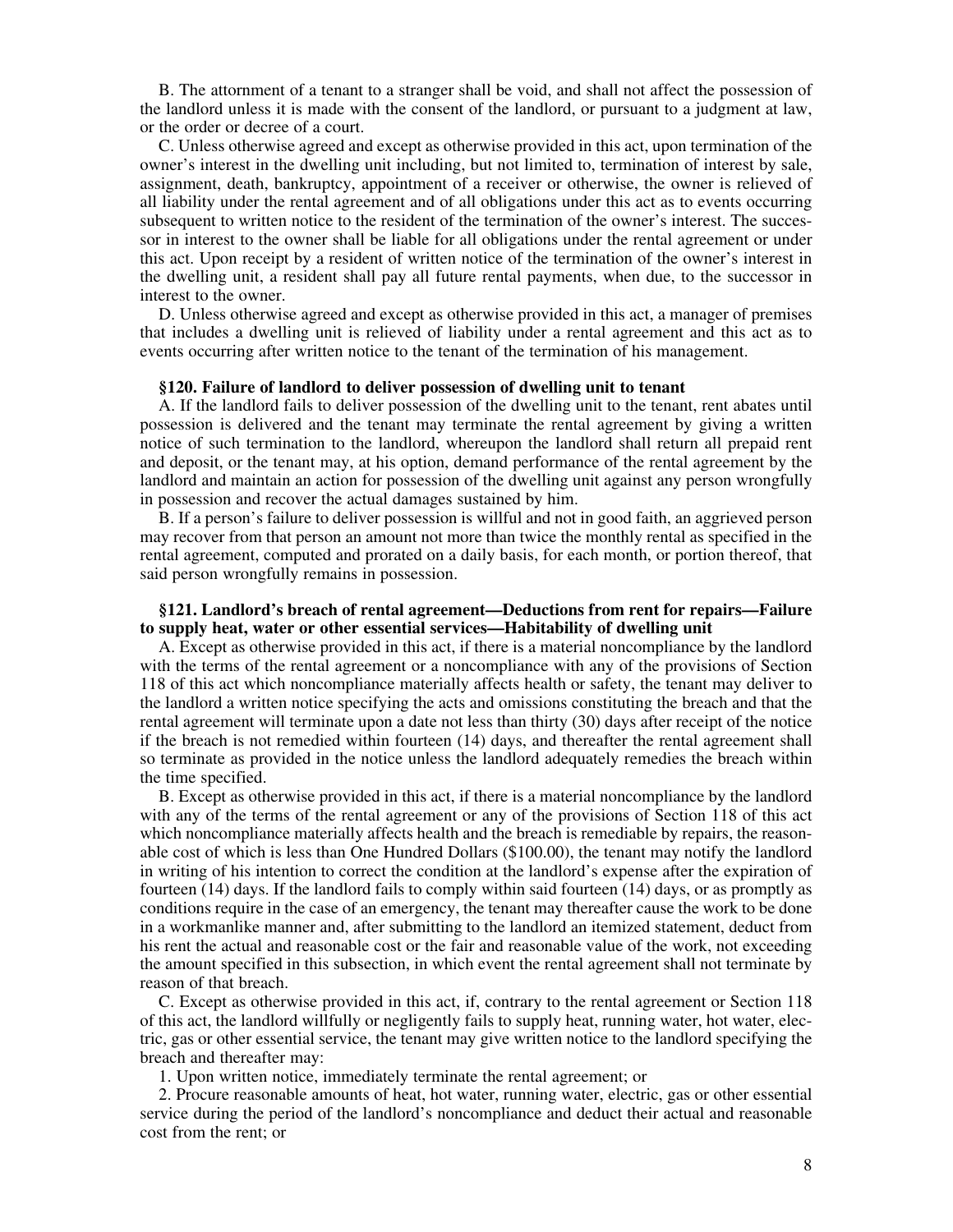3. Recover damages based upon the diminution of the fair rental value of the dwelling unit; or

4. Upon written notice, procure reasonable substitute housing during the period of the landlord's noncompliance, in which case the tenant is excused from paying rent for the period of the landlord's noncompliance.

D. Except as otherwise provided in this act, if there is a noncompliance by the landlord with the terms of the rental agreement or Section 118 of this act, which noncompliance renders the dwelling unit uninhabitable or poses an imminent threat to the health and safety of any occupant of the dwelling unit and which noncompliance is not remedied as promptly as conditions require, the tenant may immediately terminate the rental agreement upon written notice to the landlord which notice specifies the noncompliance.

E. All rights of the tenant under this section do not arise until he has given written notice to the landlord or if the condition complained of was caused by the deliberate or negligent act or omission of the tenant, a member of his family, his animal or pet or other person or animal on the premises with his consent.

## **§122. Damage to or destruction of dwelling unit—Rights and duties of tenant**

A. If the dwelling unit or premises are damaged or destroyed by fire or other casualty to an extent that enjoyment of the dwelling unit is substantially impaired, unless the impairment is caused by the deliberate or negligent act or omission of the tenant, a member of his family, his animal or pet or other person or animal on the premises with his consent, the tenant may:

1. Immediately vacate the premises and notify the landlord in writing within one (1) week thereafter of his intention to terminate the rental agreement, in which case the rental agreement terminates as of the date of vacating; or

2. If continued occupancy is possible, vacate any part of the dwelling unit rendered unusable by the fire or casualty, in which case the tenant's liability for rent is reduced in proportion to the diminution in the fair rental value of the dwelling unit.

B. If the rental agreement is terminated under this section the landlord shall return all deposits recoverable under Section 115 of this act and all prepaid and unearned rent. Accounting for rent in the event of termination or apportionment shall be made as of the date of the fire or other casualty.

#### **§123. Wrongful removal or exclusion from dwelling unit**

If a landlord wrongfully removes or excludes a tenant from possession of a dwelling unit, the tenant may recover possession by a proceeding brought in a court of competent jurisdiction, or terminate the rental agreement after giving notice of such intention to the landlord, and in either case recover an amount not more than twice the average monthly rental, or twice his actual damages, whichever is greater. If the rental agreement is terminated, the landlord shall return all deposits recoverable under Section 115 of this act and all prepaid and unearned rent.

# **§124. Unlawful entry or lawful entry in unreasonable manner—Harassment of tenant— Damages**

A. If the landlord makes an unlawful entry or a lawful entry in an unreasonable manner or harasses the tenant by making repeated unreasonable demands for entry, the tenant may obtain injunctive relief to prevent the recurrence of the conduct or, upon written notice, terminate the rental agreement. In either case the tenant may recover actual damages.

B. Neither injunctive relief nor damages shall be available to a tenant if the basis for the landlord's action is the landlord's execution of a writ in the manner prescribed by Section 1148.10A of Title 12 of the Oklahoma Statutes.

#### **§125. Defective condition of premises— Report to landlord**

Any defective condition of the premises which comes to the tenant's attention, and which the tenant has reason to believe is unknown to the landlord, shall be reported by the tenant to the landlord as soon as practicable.

# **§126. Tenant's use and occupancy of premises—Rules and regulations**

A. A landlord, from time to time, may adopt a rule or regulation, however described, concerning the tenant's use and occupancy of the premises. Such a rule or regulation is enforceable against the tenant only if: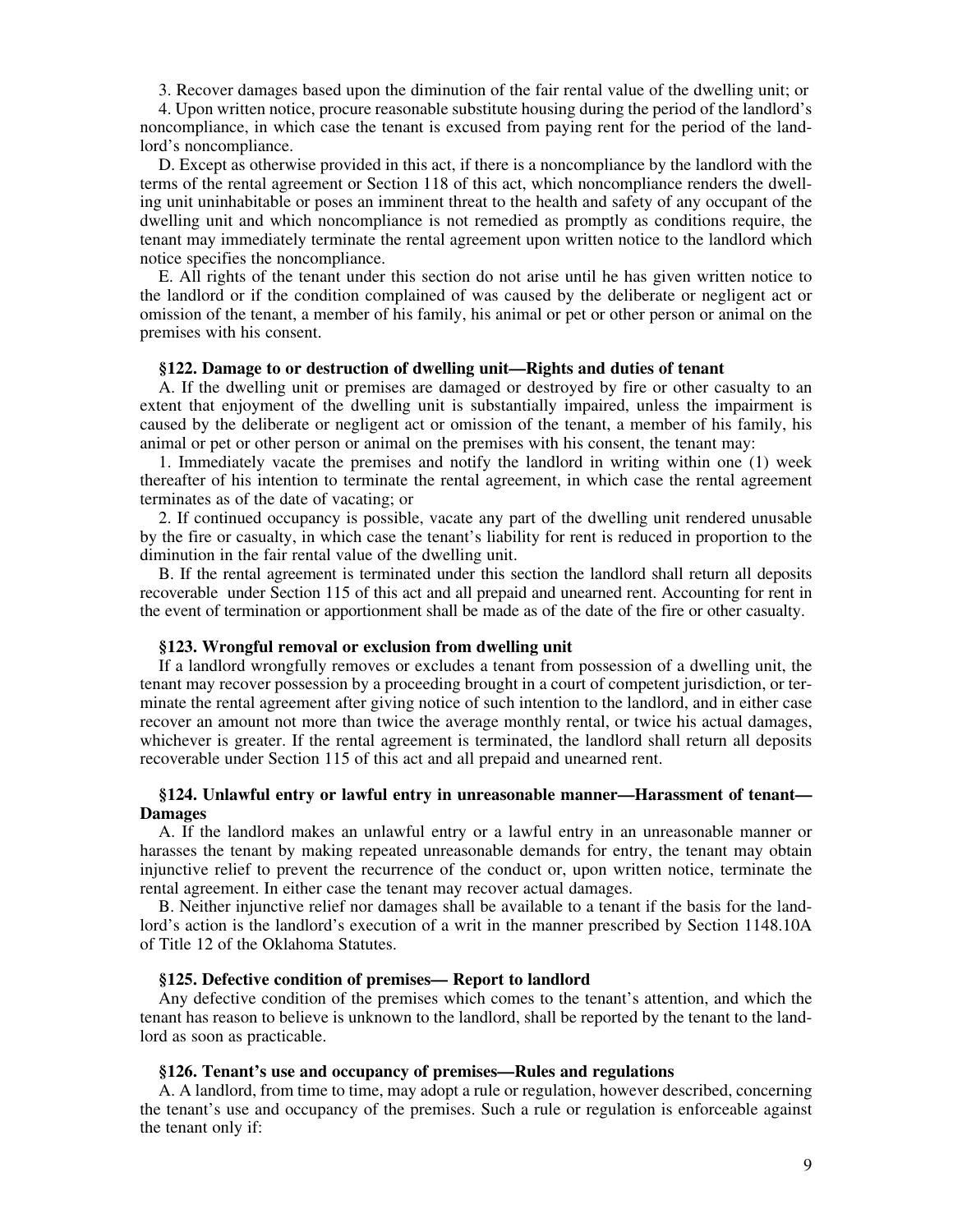1. Its purpose is to promote the convenience, peace, safety or welfare of the tenants in the premises, preserve the landlord's property from abusive use, or make a fair distribution of services and facilities held out for the tenants generally; and

2. It is reasonably related to the purpose for which it is adopted; and

3. It applies to all tenants in the premises in a fair manner; and

4. It is sufficiently explicit in its prohibition, direction or limitation of the tenant's conduct to fairly inform the tenant what such tenant must or must not do to comply; and

5. It is not for the purpose of evading the obligations of the landlord; and

6. The tenant has notice of it at the time such tenant enters into the rental agreement, or when it is adopted.

B. If a rule or regulation is adopted after the tenant enters into the rental agreement and that rule or regulation works a substantial modification of such tenant's bargain, the rule or regulation so adopted is not valid and enforceable against the tenant unless he consents to it in writing.

# **§127. Duties of tenant**

The tenant shall at all times during the tenancy:

1. Keep that part of the premises which such tenant occupies and uses as safe, clean and sanitary as the condition of the premises permits;

2. Dispose from such tenant's dwelling unit all ashes, garbage, rubbish and other waste in a safe, clean and sanitary manner;

3. Keep all plumbing fixtures in the dwelling unit or used by the tenant as clean and sanitary as their condition permits;

4. Use in a safe and nondestructive manner all electrical, plumbing, sanitary, heating, ventilating, air-conditioning and other facilities and appliances including elevators in the premises;

5. Not deliberately or negligently destroy, deface, damage, impair or remove any part of the premises or permit any person, animal or pet to do so;

6. Not engage in conduct or allow any person or animal or pet, on the premises with the express or implied permission or consent of the tenant, to engage in conduct that will disturb the quiet and peaceful enjoyment of the premises by other tenants;

7. Comply with all covenants, rules, regulations and the like which are in accordance with Section 126 of this title; and

8. Not engage in criminal activity that threatens the health, safety or right of peaceful enjoyment of the premises by other tenants or is a danger to the premises, and not engage in any drug-related criminal activity on or near the premises either personally or by any member of the tenant's household or any guest or other person under the tenant's control.

# **§128. Consent of tenant for landlord to enter dwelling unit—Emergency entry—Abuse of right of entry—Notice—Abandoned premises—Refusal of consent**

A. A tenant shall not unreasonably withhold consent to the landlord, his agents and employees, to enter into the dwelling unit in order to inspect the premises, make necessary or agreed repairs, decorations, alterations or improvements, supply necessary or agreed services or exhibit the dwelling unit to prospective or actual purchasers, mortgagee, tenants, workmen or contractors.

B. A landlord, his agents and employees may enter the dwelling unit without consent of the tenant in case of emergency.

C. A landlord shall not abuse the right of access or use it to harass the tenant. Except in case of emergency or unless it is impracticable to do so, the landlord shall give the tenant at least one (1) day's notice of his intent to enter and may enter only at reasonable times.

D. Unless the tenant has abandoned or surrendered the premises, a landlord has no other right of access during a tenancy except as is provided in this act or pursuant to a court order.

E. If the tenant refuses to allow lawful access, the landlord may obtain injunctive relief to compel access or he may terminate the rental agreement.

## **§129. Tenant's breach of rental agreement—Wrongful abandonment**

A. Unless otherwise agreed, use by the tenant of the dwelling unit for any purpose other than as his place of abode shall constitute a breach of the rental agreement and shall be grounds of terminating the rental agreement.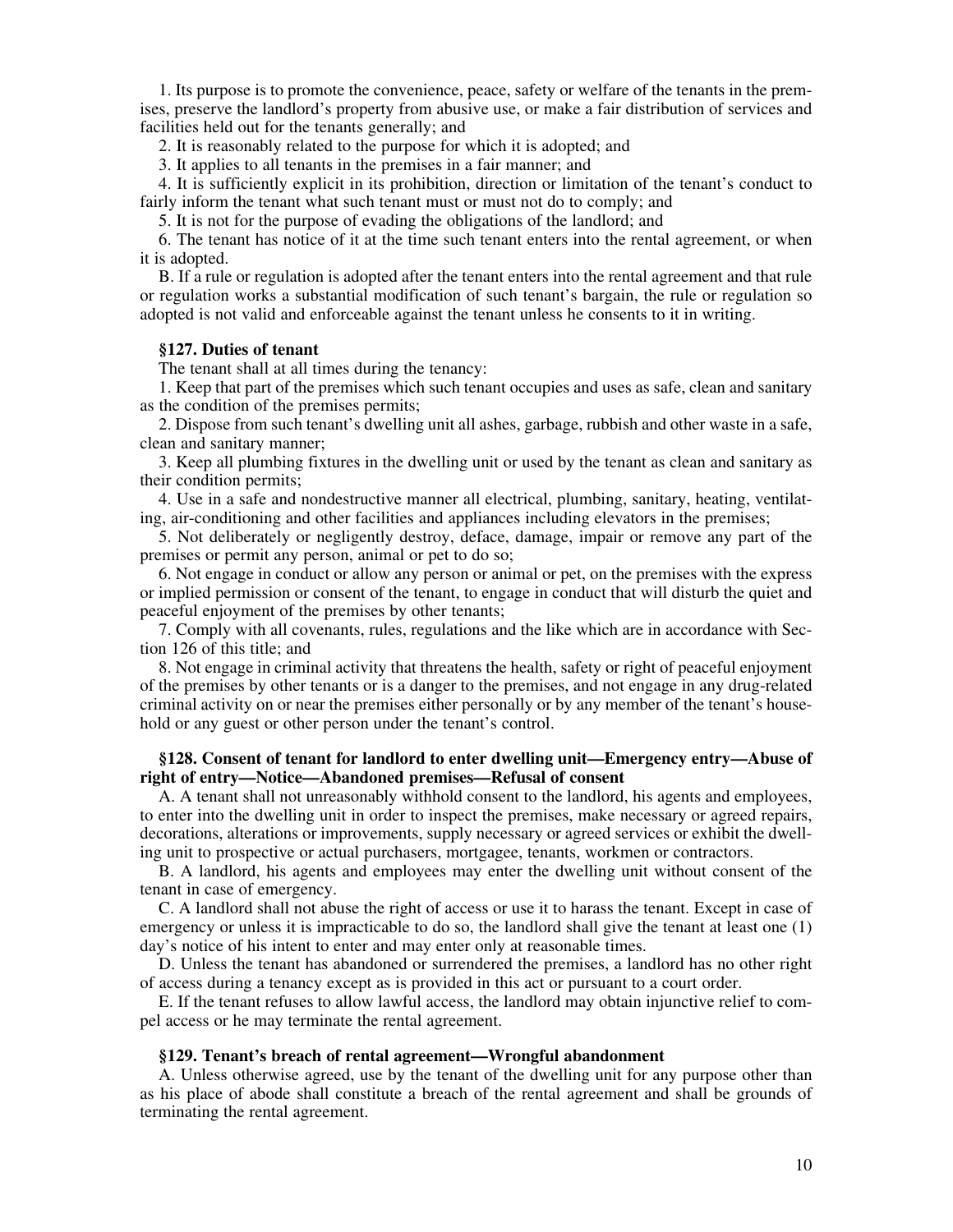B. If the tenant wrongfully quits and abandons the dwelling unit during the term of the tenancy, the landlord shall make reasonable efforts to make the dwelling unit available for rental. If the landlord rents the dwelling unit for a term beginning before the expiration of the rental agreement, said rental agreement terminates as of the commencement date of the new tenancy. If the landlord fails to use reasonable efforts to make the dwelling unit available for rental or if the landlord accepts the abandonment as a surrender, the rental agreement is deemed to be terminated by the landlord as of the date the landlord has notice of the abandonment. If, after making reasonable efforts to make the dwelling unit available for rental after the abandonment, the landlord fails to rerent the premises for a fair rental during the term, the tenant shall be liable for the entire rent or the difference in rental, whichever may be appropriate, for the remainder of the term. If the tenancy is from month-to-month or week-to-week, the term of the rental agreement for this purpose is deemed to be a month or a week, as the case may be.

# **§130. Abandoning, surrendering or eviction from possession of dwelling unit—Disposition of personal property**

A. If the tenant abandons or surrenders possession of the dwelling unit or has been lawfully removed from the premises through eviction proceedings and leaves household goods, furnishings, fixtures, or any other personal property in the dwelling unit, the landlord may take possession of the property, and if, in the judgment of the landlord, the property has no ascertainable or apparent value, the landlord may dispose of the property without any duty of accounting or any liability to any party. The landlord may dispose of perishable property in any manner the landlord considers fit.

B. If the tenant abandons or surrenders possession of the dwelling unit or has been lawfully removed from the premises through eviction proceedings and leaves household goods, furnishings, fixtures, or any other personal property in the dwelling unit, the landlord may take possession of the property, and if, in the judgment of the landlord the property has an ascertainable or apparent value, the landlord shall provide written notice to the tenant by certified mail to the last-known address that if the property is not removed within the time specified in the notice, the property will be deemed abandoned. Any property left with the landlord for a period of thirty (30) days or longer shall be conclusively determined to be abandoned and as such the landlord may dispose of said property in any manner which he deems reasonable and proper without liability to the tenant or any other interested party.

C. The landlord shall store all personal property of the tenant in a place of safekeeping and shall exercise reasonable care of the property. The landlord shall not be responsible to the tenant for any loss not caused by the landlord's deliberate or negligent act. The landlord may elect to store the property in the dwelling unit that was abandoned or surrendered by the tenant, in which event the storage cost may not exceed the fair rental value of the premises. If the tenant's property is removed to a commercial storage company, the storage cost shall include the actual charge for the storage and removal from the premises to the place of storage.

D. If the tenant removes the personal property within the time limitation provided in this section, the landlord is entitled to the cost of storage for the period during which the property remained in the landlord's safekeeping plus all other costs that accrued under the rental agreement.

E. The landlord may not be held to respond in damages in an action by a tenant claiming loss by reason of the landlord's election to destroy, sell or otherwise dispose of the property in compliance with the provisions of this section. If, however, the landlord deliberately or negligently violated the provisions of this section, the landlord shall be liable for actual damages.

# **§130.1. "New Law"**

A. Upon written request of a landlord, the landlord's tenant shall:

- 1. Provide the landlord with the name, address, and telephone number of a person to contact in the event of the tenant's death; and
- 2. Sign a statement authorizing the landlord in the event of the tenant's death to:
	- a. grant to the person designated under paragraph 1 of this subsection access to the premises at a reasonable time and in the presence of the landlord or the landlord's agent,
	- b. allow the person designated under paragraph 1 of this subsection to remove any of the tenant's property found at the leased premises, and
	- c. refund the tenant's security deposit, less lawful deductions, to the person designated under paragraph 1 of this subsection.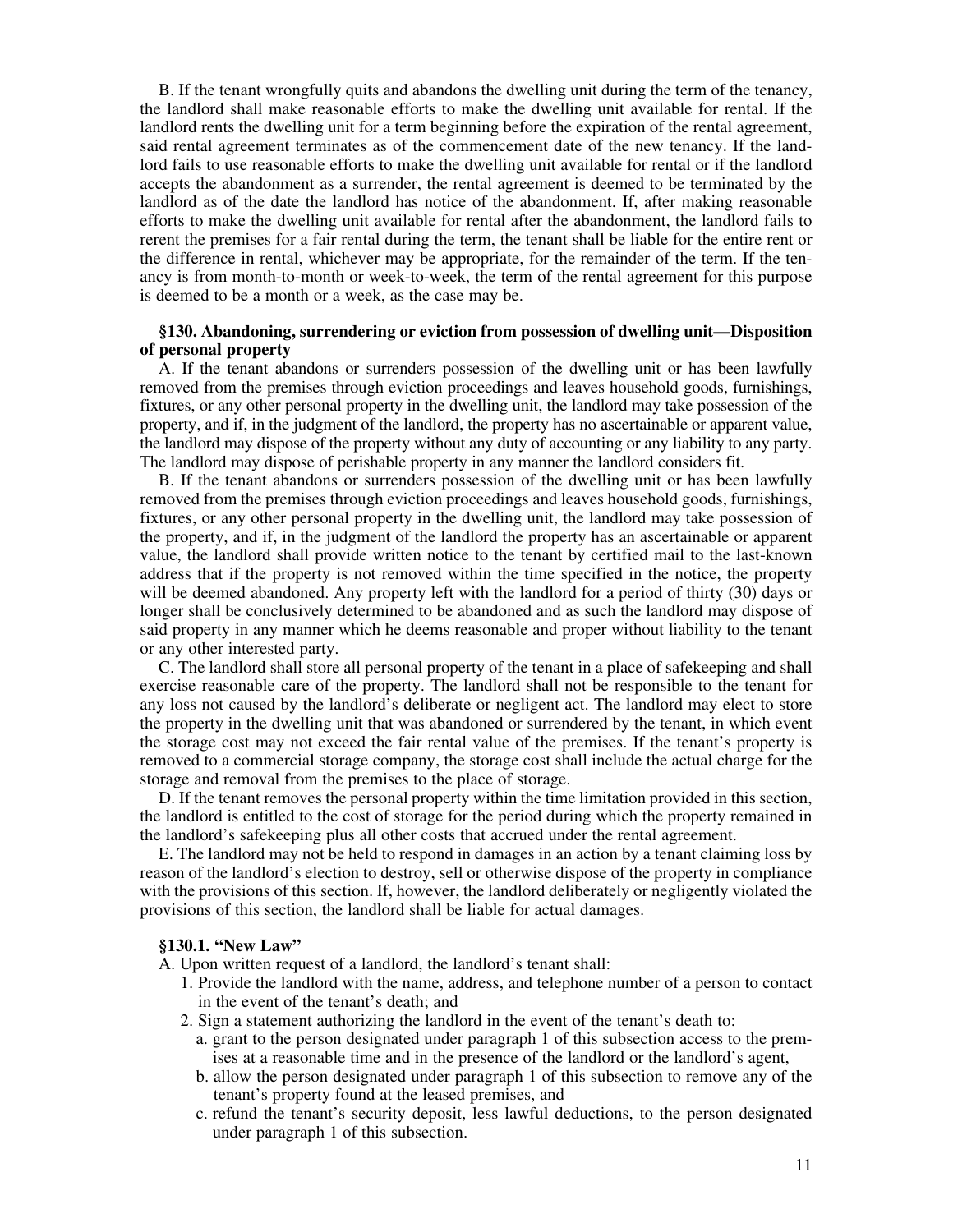B. A tenant may, without request from the landlord, provide the landlord with the information specified in subsection A of this section.

C. Except as provided in subsection D of this section, in the event of the death of a tenant who is the sole occupant of a rental dwelling:

- 1. The landlord may remove and store all property found in the tenant's leased premises;
- 2. The landlord shall turn over possession of the property to the person who was designated by the tenant under subsection A or B of this section or to any other person lawfully entitled to the property if the request is made prior to the property being discarded pursuant to paragraph 5 of this subsection;
- 3. The landlord shall refund the tenant's security deposit, less lawful deductions, including the cost of removing and storing the property, to the person designated under subsection A or B of this section or to any other person lawfully entitled to the refund;
- 4. Any person who removes property from the tenant's leased premises shall sign an inventory of the property being removed at the time of removal and submit the signed inventory to the landlord; and
- 5. The landlord may discard the property removed by the landlord from the tenant's leased premises if:
	- a. the landlord has mailed a written request by certified mail, return receipt requested, to the person designated under subsection A or B of this section, requesting that the property be removed,
	- b. the person failed to remove the property by the thirtieth day after the postmark date of the notice, and
	- c. the landlord, prior to the date of discarding the property, has not been contacted by anyone claiming the property.

D. In a written lease or other agreement, a landlord and a tenant may agree to a procedure different from the procedure in this section for removing, storing, or disposing of property in the leased premises of a deceased tenant.

E. If a tenant, after being furnished with a notice of request, knowingly violates subsection A of this section by failing to provide the required information and statement, the landlord shall have no responsibility after the tenant's death for removal, storage, disappearance, damage, or disposition of property in the tenant's leased premises.

F. If a landlord, after being furnished with a copy of this section, knowingly violates subsection C of this section, the landlord shall be liable to the estate of the deceased tenant for actual damages.

# **§131. Delinquent rent**

A. If rent is unpaid when due, the landlord may bring an action for recovery of the rent at any time thereafter or the landlord may wait until the expiration of the period allowed for curing a default by the tenant, as prescribed in subsection B of this section, before bringing such action.

B. A landlord may terminate a rental agreement for failure to pay rent when due, if the tenant fails to pay rent within five (5) days after written notice of landlord's demand for payment. The notice may be given before or after the landlord files any action authorized by subsection A of this section.

Demand for past due rent is deemed a demand for possession of the premises and no further notice to quit possession need be given by the landlord to the tenant for any purpose.

# **§132. Tenant's failure to comply with rental agreement or perform duties—Rights and duties of landlord**

A. Except as otherwise provided in the Oklahoma Residential Landlord and Tenant Act, if there is a noncompliance by the tenant with the rental agreement or with Section 127 of this title which noncompliance can be remedied by repair, replacement of a damaged item, or cleaning and the tenant fails to comply as promptly as conditions require in the case of an emergency or within ten (10) days after written notice served as provided in subsection E of Section 111 of this title by the landlord specifying the breach and requiring that the tenant remedy it within that period of time, the landlord may enter the dwelling unit and cause the work to be done in a workmanlike manner and thereafter submit the itemized bill for the actual and reasonable cost or the fair and reasonable value thereof as rent on the next date rent is due, or if the rental agreement has terminated, for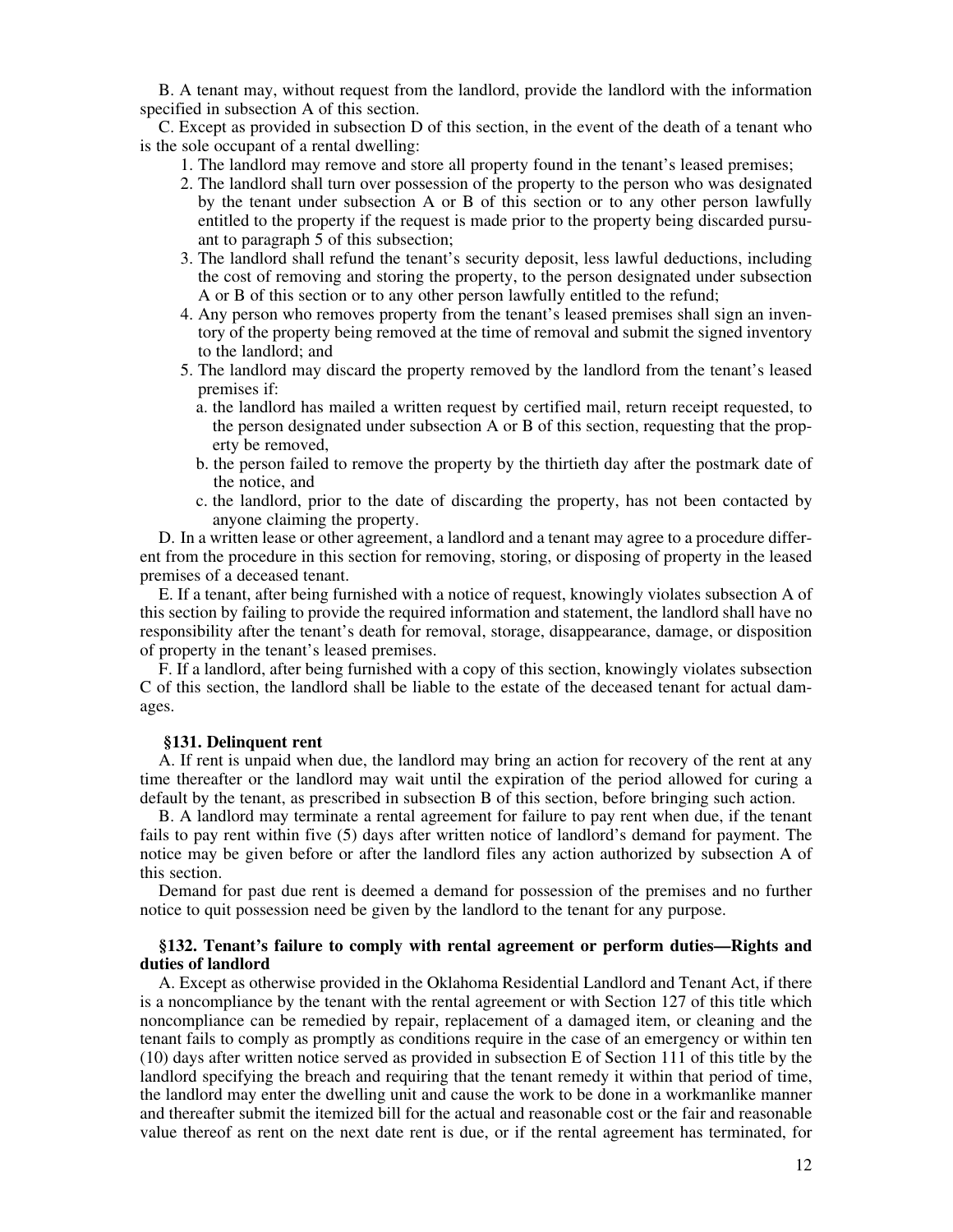immediate payment. If the landlord remedies the breach as provided in this subsection, the landlord may not terminate the rental agreement by reason of the tenant's failure to remedy the breach.

B. Except as otherwise provided in the Oklahoma Residential Landlord and Tenant Act, if there is a material noncompliance by the tenant with the rental agreement or with any provision of Section 127 of this title, the landlord may deliver to the tenant a written notice served as provided in subsection E of Section 111 of this title specifying the acts and omissions constituting the noncompliance and that the rental agreement will terminate upon a date not less than fifteen (15) days after receipt of the notice unless remedied within ten (10) days. If the breach is not remedied within ten (10) days from receipt of the notice, the rental agreement shall terminate as provided in the notice. If within the ten (10) days the tenant adequately remedies the breach complained of, or if the landlord remedies the breach according to the provisions of subsection A of this section, the rental agreement shall not terminate by reason of the breach. Any subsequent breach of the lease or noncompliance under this section shall be grounds, upon written notice to the tenant, for immediate termination of the lease.

C. Notwithstanding other provisions of this section, if there is a noncompliance by the tenant with the rental agreement or with any of the provisions of Section 127 of this title, which noncompliance causes or threatens to cause imminent and irremediable harm to the premises or to any person and which noncompliance is not remedied by the tenant as promptly as conditions require after the tenant has notice of it, the landlord may terminate the rental agreement by immediately filing a forcible entry and detainer action.

D. Any criminal activity that threatens the health, safety or right of peaceful enjoyment of the premises by other tenants committed by a tenant or by any member of the tenant's household or any guest or other person under the tenant's control or is a danger to the premises and any drugrelated criminal activity on or near the premises by the tenant or by any member of the tenant's household or any guest or other person under the tenant's control shall be grounds for immediate termination of the lease.

## **§133. Lien on tenant's property**

A landlord shall have a lien upon that part of the property belonging to the tenant which has a reasonable relationship as nearly as practicable to the amount of the debt owed, which may be in a rental unit used by him at the time notice is given, for the proper charges owed by the tenant, and for the cost of enforcing the lien, with the right to possession of the property until the debt obligation is paid to the landlord. Provided, however, that such lien shall be secondary to the claim of any prior bona fide holder of a chattel mortgage or to the rights of a conditional seller of such property, other than the tenant.

For purposes of this section, property shall mean any baggage or other property belonging to the tenant which may be in the rental unit used by the tenant but which shall not include all tools, musical instruments or books used by the tenant in any trade or profession, all family portraits and pictures, all wearing apparel, any type of prosthetic or orthopedic appliance, hearing aid, glasses, false teeth, glass eyes, bedding, contraceptive devices, soap, tissues, washing machines, vaporizers, refrigerators, food, cooking and eating utensils, all other appliances personally used by the tenant for the protection of his health, or any baby bed or any other items used for the personal care of babies.

## **§134. Enforcement of lien**

A landlord lien may be enforced as any other general lien as provided in Section 91 of Title 42 of the Oklahoma Statutes.

## **§135. Construction of act**

This act shall be liberally construed and applied to promote and effectuate its underlying purposes and policies.

#### **§136. Removal of rented furniture—Procedure**

A. Upon termination of a furniture rental agreement, the lessor or agent of the lessor shall not remove the furniture from possession or dwelling place of the lessee unless the lessee or an agent of the lessee is present. Such furniture shall be marked with either an identifying number or in some other distinguishable manner prior to removal. Before the furniture is removed, the lessor or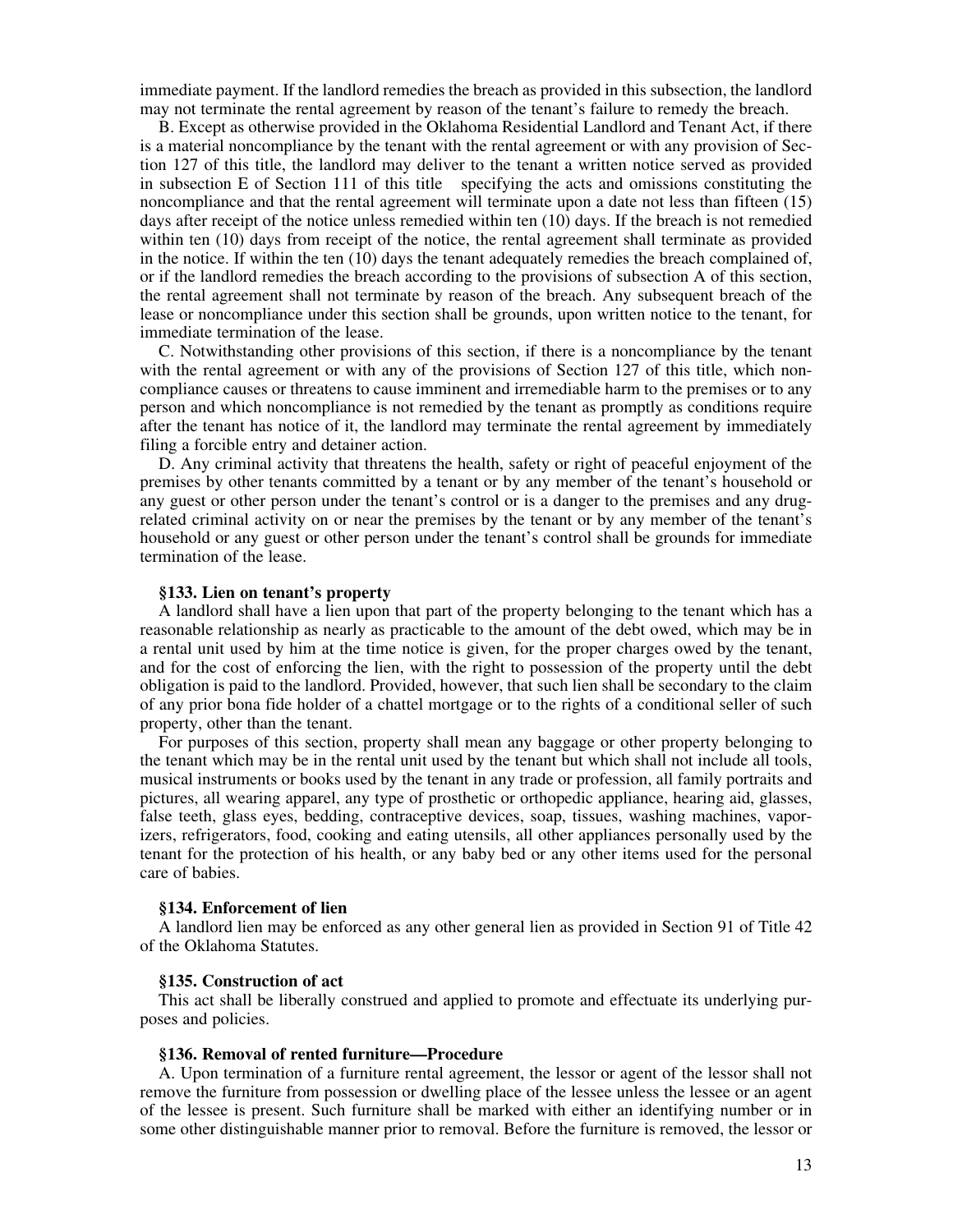his agent shall inspect the furniture and advise the lessee or the agent of the lessee of each specific item of damage. If furniture is removed when such person is not present or if the furniture is not inspected before removal, the entire amount of any security deposit held by the lessor shall be returned to the lessee.

B. If the lessor complies with the provisions of subsection A of this Section and recovers damaged furniture, any security deposit held by the lessor may be applied to the amount of damages which the lessor has suffered due to the fault of the lessee if the lessor provides to the lessee a written itemized statement of damage delivered by mail, to be by return receipt requested and to be signed for by any person of statutory service age at such address. The lessor shall allow the lessee an opportunity to reinspect the furniture in question before any security deposit may be retained or any additional damage charge made.

C. In the case of undamaged furniture, the lessor shall return any security deposit without interest to the lessee within thirty (30) days of the termination of the rental agreement. If the returned furniture is damaged, the lessor shall return the balance of any security deposit above the cost of damage, without interest, to the lessee within thirty (30) days of the inspection of the furniture by the lessee. If the lessee chooses not to inspect the furniture, the balance of the security deposit shall be returned to the lessee within thirty (30) days of the mailing of the written itemized statement of damage.